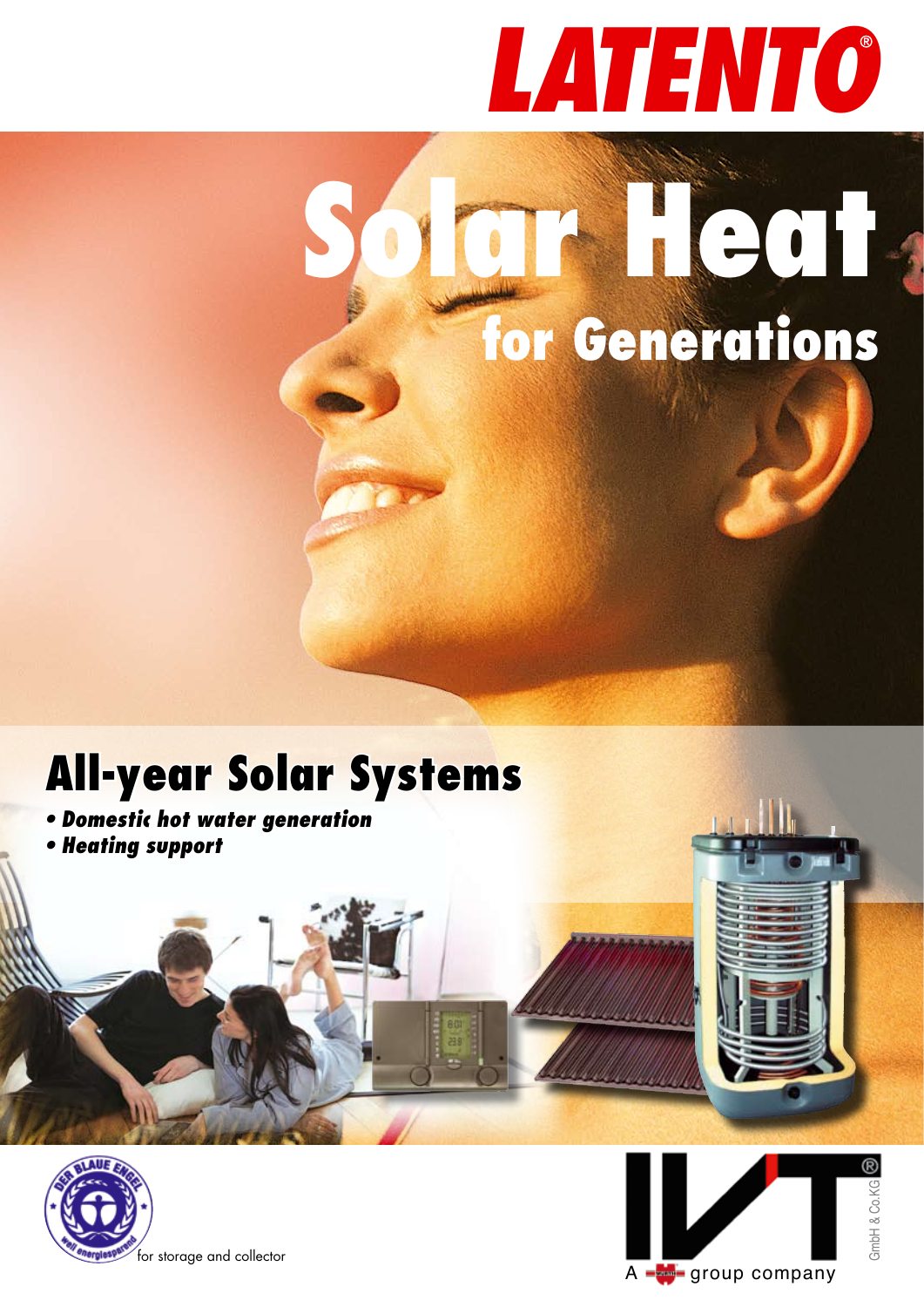

# *LATENTO*

# **Solar Heat for Generations**

# **USING THE SUN'S POWER IN AN OPTIMAL WAY – THE LATENTO SOLAR LAYER STORAGE**

The sun comes and goes, but how can we store this enormous amount of energy in order to use it for hot water and heating circuits also at night. The answer is quite simple – in water. The extent to which heating performance and solar yield can be optimized, however heavily depends on the design of the storage unit. The Latento solar layer storage unit looks quite simple, but inside it is hidden a wealth of engineering and technical design giving a state of the art solution.

# **OPTIMAL STRATIFICATION: The instantaneous water heater principle**

Heating of storage water and heat output takes place via finned tube heat exchangers. The storage unit is unpressurised, which is why there are no flows and turbulences. The heat can rise to the top in calm water only. This is the basis for an optimal thermal stratification.

# **EXCELLENT HEAT INSULATION**

The storage tank is made of polypropylene with a highly heat-insulating, rigid foam core. In contrast to conventional steel tanks, the Latento needs no additional insulation. It transfers almost no heat to the outside, and and as there is no risk of internal corrosion it will last a lifetime.

# **NOMEN EST OMEN – LATENT MATERIAL AS ADDITIONAL HEAT STORAGE**

Really smart – the Latento is the only solar layer storage, which, apart from water, has another optional heat storage medium. In case of strong solar radiation, the latent material in the upper area of the storage takes up energy in addition thus being able to increase performance once again.

# **An efficient system**

All Latento system components have been designed to work together and to ensure the easiest and most efficient use of the sun's energy every day. The Latento CPC vacuum tube collector and solar layer storage tank have been awarded the German environmental "Blauer Engel" award for excellent energy efficiency.





Schematic representation *LATENTO* XXL

# **Function of heat exchangers**

•Exchanger for domestic hot water: Cold water from the mains is heated by flo-

wing through the heat exchanger, cooling the lower part of the tank

### •Space heating exchanger:

Primary heating of space heating circuits by means of through-flow heat exchange

•Reheating heat exchanger: Primary heating of storage

### •Solar heat exchanger:

Primary heating of storage water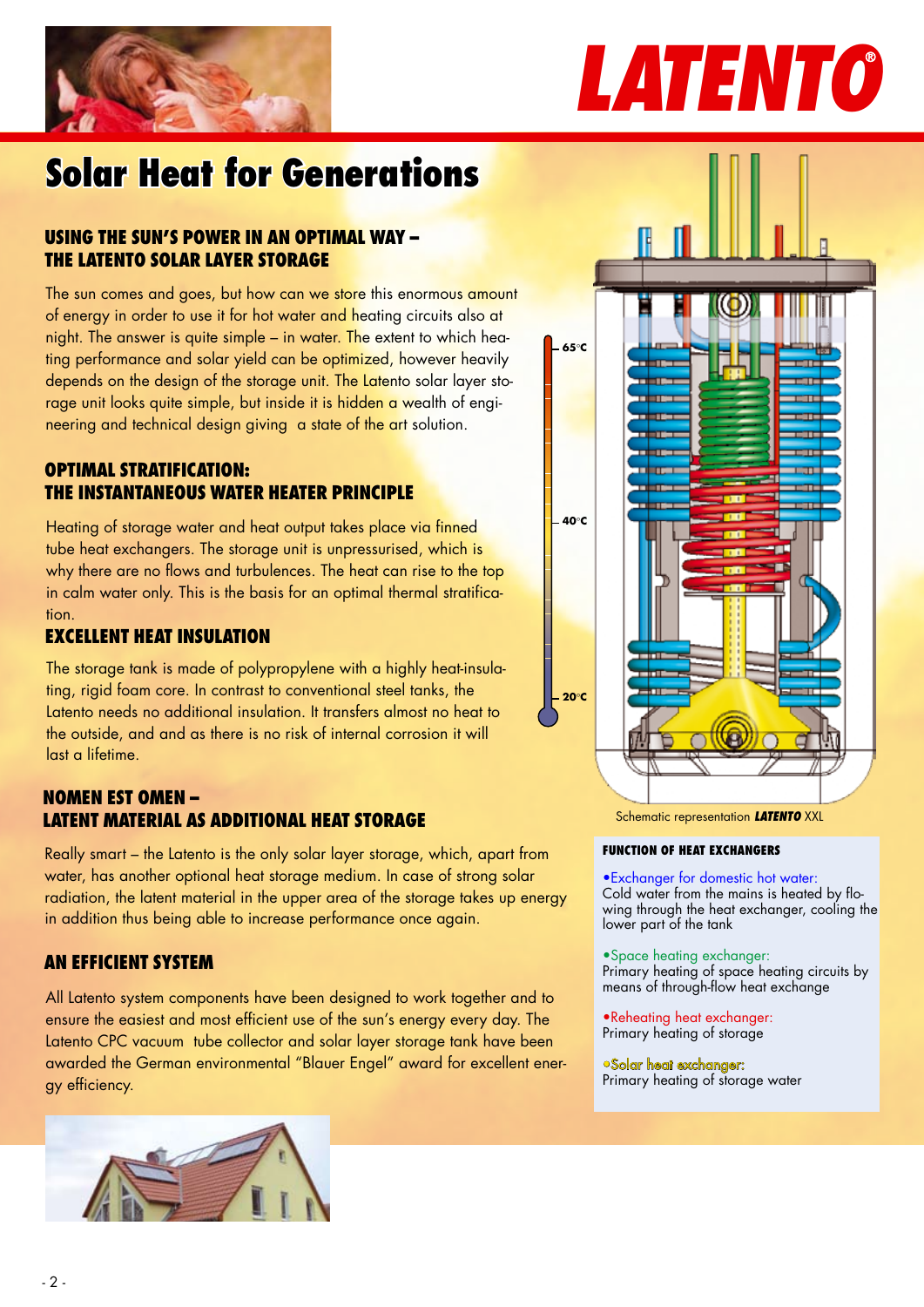# **The solar heating system**

# *LATENTO*

# **The solar heart: xxl-stratified storage**

# **Advantages:**

- rapid solar loading, usable temperatures after only 30 minutes of loading
- long-term storing over many days, only 2,4°C temperature decrease per day (without output)
- excellent layering, DIN tested
- for different heat sources
- domestic hot water heating and heating support
- latent material for enhanced perfor mance
- domestic water remains fresh (thanks to the instaneous water heater principle)
- hygienically perfect: no risk of legionella infection
- only 116 kg weight, ready for mounting
- time-saving and easy mounting
- polypropylene tank maintenance-free and corrosion-free

### **TECHNICAL DATA STORAGE**

| Dimensions:                      | 78x78x170 cm  |
|----------------------------------|---------------|
| Diagonal measure:                | 190 cm        |
| Average specific loss rating:    | 1,4 W/K       |
| Average hourly temperature drop: | 0,10 K/h      |
| Material:                        | Polypropylene |
| Weight:                          | 116 kg        |
| Total storage capacity:          | 500           |
| Storage water capacity:          | 4301          |
| Continous rating hot water       |               |
| DIN 4708 QN (at 80/10/45):       | 21,9 KW       |
| Performance coefficient NL:      | $1, 5 - 1, 8$ |
|                                  |               |

# **cpc All-year-collector**

The vacuum of the glass tubing ensures low emission of heat and thus high efficiency even in case of low ambient temperatures. The collector has been tested according to DIN 4757 Part 4. The collector is TÜV-certified and type-approved.

## **TECHNICAL DATA COLLECTOR**

| <b>CPC Collectors type: IVT CPC</b> | 12                     | 18                                  |                |  |
|-------------------------------------|------------------------|-------------------------------------|----------------|--|
| Number of vacuum pipes:             | 12 <sup>2</sup>        | 18                                  | pcs.           |  |
| Outer dimensions (L x 1,64 x 0,12): | 1,39                   | 2,08                                | m              |  |
| Gross surface area:                 | 2,30                   | $3,43$ m <sup>2</sup>               |                |  |
| Aperture surface area:              | 2,00                   | $3,00 \text{ m}^2$                  |                |  |
| Absorber surface area:              | 2,00                   | 3,00                                | m <sup>2</sup> |  |
| Collector capacity:                 | 1,6                    | 2,4                                 | L              |  |
| Weight approximately:               | 37                     | 54                                  | kg             |  |
| Max. working pressure:              | 10                     | $10-10$                             | bar            |  |
| Colour: grey                        | <b>RAL 7015</b>        |                                     |                |  |
| Glass material:                     |                        | borosilicate                        |                |  |
| Glass pipe diameter:                | 47 mm                  |                                     |                |  |
| Wall thickness:                     | $1,6$ mm               |                                     |                |  |
| Vacuum:                             |                        | long-time stable 10 <sup>-6</sup> n |                |  |
| Absorber material:                  | aluminium              |                                     |                |  |
| Coating:                            |                        | aluminium nitrite                   |                |  |
| Optical coefficient:                | CO: 0.63               |                                     |                |  |
| Loss factor:                        | CI: 1,00               |                                     |                |  |
| Loss factor:                        | C2: 0,002              |                                     |                |  |
| Mounting angle:                     | $15-90^\circ$          |                                     |                |  |
| Connection:                         | clamp ring screw conne |                                     |                |  |
|                                     |                        |                                     |                |  |

 $\frac{1,39}{2,30}$  2,08 m<br>2.30 3.43 m  $2,30$   $3,43$  m<sup>2</sup><br> $2,00$   $3,00$  m<sup>2</sup>  $2,00$   $3,00$   $\text{m}^2$ <br>2,00  $3,00$   $\text{m}^2$  $3,00 \text{ m}^2$ RAL 7015 borosilicate  $1.6$  mm long-time stable 10<sup>-6</sup> mbar aluminium aluminium nitrite  $CO: 0.63$ clamp ring screw connection 15mm



# **All Inclusive regulation - the all-rounder**

The all-inclusive control enables optimum regenerative energy utilisation to be achieved. If the sun's heat is no longer sufficient, the control incrementally switches on further energy sources: electrical heating element, heat pump, oil or gas boiler, etc. The sun always comes first!

## **All-Inclusive-RegULATION**



Micro-processor controlled heating controller with user friendly rotary knob and LC display, calendar clock with changeable standard programs for heating and hot water, incl. wall housing, 1 collector and 4 submersible sensors 6 mm. 2 contact sensors and 1 external sensor

Functions:

- control of 2 heating circuits, controlled or uncontrolled
- solar regulation via differential temperature control system
- control of max. 3 heat generators
- stepwise or modulated heat generator cascadable via e-BUS
- plant specific data for specialised setting in protected levels
- user-friendly function checks and status inquiry
- can be combined with other controllers for heating or solar (on request)